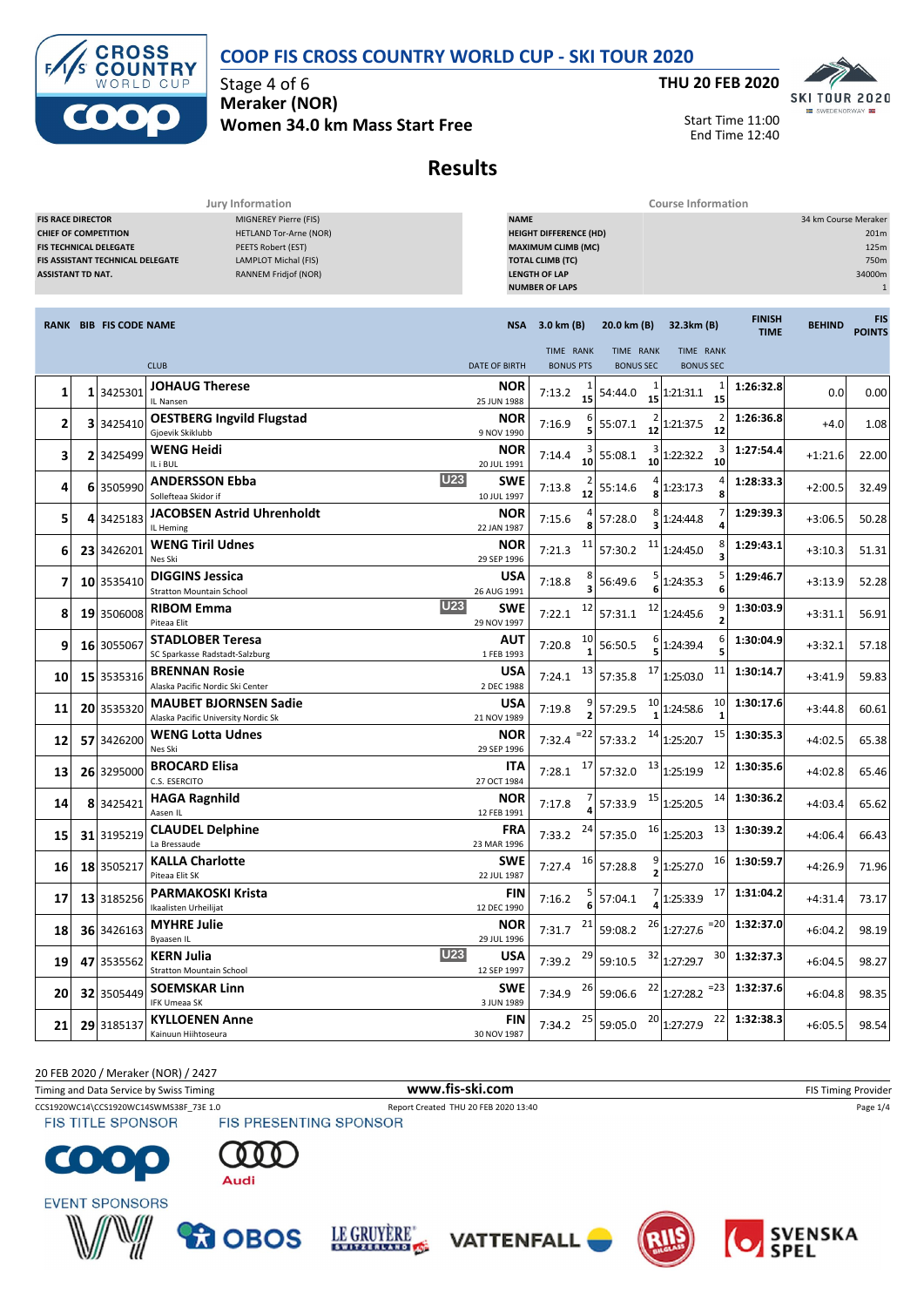### **COOP FIS CROSS COUNTRY WORLD CUP - SKI TOUR 2020**



Stage 4 of 6 **Meraker (NOR) Women 34.0 km Mass Start Free**



Start Time 11:00 End Time 12:40

# **Results**

|             | RANK BIB FIS CODE NAME |                                                                |                                         | NSA 3.0 km (B)   | 20.0 km (B)          | 32.3km (B)                          | <b>FINISH</b><br><b>TIME</b> | <b>BEHIND</b> | <b>FIS</b><br><b>POINTS</b> |
|-------------|------------------------|----------------------------------------------------------------|-----------------------------------------|------------------|----------------------|-------------------------------------|------------------------------|---------------|-----------------------------|
|             |                        |                                                                |                                         | TIME RANK        | TIME RANK            | TIME RANK                           |                              |               |                             |
|             |                        | <b>CLUB</b>                                                    | <b>DATE OF BIRTH</b>                    | <b>BONUS PTS</b> | <b>BONUS SEC</b>     | <b>BONUS SEC</b>                    |                              |               |                             |
| 22          | 28 3485849             | <b>NECHAEVSKAYA Anna</b>                                       | <b>RUS</b><br>21 AUG 1991               | 32<br>7:40.6     | 59:05.7              | $21$ <sub>1:27:28.2</sub><br>$= 23$ | 1:32:38.8                    | $+6:06.0$     | 98.68                       |
| 23          | 24 3485862             | ZHAMBALOVA Alisa                                               | <b>RUS</b><br>13 SEP 1994               | $=40$<br>7:45.7  | 59:07.2              | $23$ <sub>1:27:27.6</sub><br>$= 20$ | 1:32:39.0                    | $+6:06.2$     | 98.73                       |
| 24          | 25 3295144             | <b>DEBERTOLIS Ilaria</b><br>G.S. FIAMME ORO MOENA              | <b>ITA</b><br>17 SEP 1989               | 15<br>7:25.8     | 59:03.1              | $18$ <sub>1:27:26.9</sub><br>18     | 1:32:39.2                    | $+6:06.4$     | 98.78                       |
| 25          | 55 3105190             | <b>BROWNE Cendrine</b><br>Fondeurs Laurentides                 | <b>CAN</b><br>8 SEP 1993                | 37<br>7:44.0     | 59:08.8              | $28$ <sub>1:27:29.2</sub><br>29     | 1:32:40.7                    | $+6:07.9$     | 99.19                       |
| 26          | 52 3125046             | LI Xin                                                         | <b>CHN</b><br>31 JUL 1992               | 44<br>7:47.5     | 59:09.9              | $30$ <sub>1:27:28.8</sub><br>$= 26$ | 1:32:41.6                    | $+6:08.8$     | 99.43                       |
| 27          | 21 1274580             | <b>ISHIDA Masako</b><br>JR Hokkaido Ski Team                   | JPN<br>5 NOV 1980                       | 18<br>7:29.1     | 31<br>59:10.1        | 25<br>1:27:28.6                     | 1:32:42.1                    | $+6:09.3$     | 99.56                       |
| 28          | 17 3185114             | <b>MONONEN Laura</b><br>Hameenlinnan Hiihtoseura               | <b>FIN</b><br>5 OCT 1984                | 19<br>7:30.0     | 59:07.8              | $25$ 1:27:28.8<br>$= 26$            | 1:32:42.4                    | $+6:09.6$     | 99.65                       |
| 29          | 44 3535448             | <b>FRANKOWSKI Rosie</b><br>Alaska Pacific University Nordic Sk | <b>USA</b><br>30 JUL 1991               | 45<br>7:47.6     | 59:03.8              | $19$ <sub>1:27:27.2</sub><br>19     | 1:32:45.0                    | $+6:12.2$     | 100.35                      |
| <b>PF30</b> | 54 3125082             | <b>CHI Chunxue</b>                                             | <b>U23</b><br><b>CHN</b><br>4 JAN 1998  | 47<br>7:48.1     | 59:08.6              | $27$ <sub>1:27:30.7</sub><br>31     | 1:32:48.9                    | $+6:16.1$     | 101.40                      |
| <b>PF31</b> | 40 3105214             | <b>STEWART-JONES Katherine</b><br>Nakkertok                    | CAN<br>5 MAY 1995                       | 33<br>7:41.3     | 59:07.4              | $24$ 1:27:29.0<br>28                | 1:32:48.9                    | $+6:16.1$     | 101.40                      |
| 32          | 7 3505809              | <b>SUNDLING Jonna</b><br>Piteaa Elit SK                        | <b>SWE</b><br>28 DEC 1994               | 20<br>7:31.0     | 59:28.2              | $40$ <sub>1:27:47.1</sub><br>32     | 1:33:05.9                    | $+6:33.1$     | 105.98                      |
| 33          | 12 3565062             | <b>LAMPIC Anamarija</b><br>TSK Triglav Kranj                   | <b>SLO</b><br>17 JUN 1995               | $= 22$<br>7:32.4 | 59:29.3              | 33<br>$41$ <sub>1:27:47.5</sub>     | 1:33:06.9                    | $+6:34.1$     | 106.25                      |
| 34          | 60 3125103             | <b>YILAMUJIANG Dinigeer</b>                                    | <b>U23</b><br><b>CHN</b><br>3 MAY 2001  | 53<br>7:53.6     | 59:11.6              | 34 1:27:54.9<br>34                  | 1:33:10.4                    | $+6:37.6$     | 107.19                      |
| 35          | 5 3515221              | <b>FAEHNDRICH Nadine</b><br>Horw                               | <b>SUI</b><br>16 OCT 1995               | 14<br>7:25.0     | 59:12.7              | 36 1:27:55.5<br>35                  | 1:33:24.9                    | $+6:52.1$     | 111.10                      |
| 36          | 58 3125106             | <b>JIALIN Bayani</b>                                           | <b>U23</b><br><b>CHN</b><br>17 DEC 1999 | 52<br>7:52.3     | 59:10.9              | $33$ 1:27:57.7<br>36                | 1:33:31.1                    | $+6:58.3$     | 112.78                      |
| 37          | 39 3675035             | <b>SHEVCHENKO Anna</b>                                         | <b>KAZ</b><br>4 AUG 1993                | 49<br>7:49.7     | 59:12.2              | $35$ 1:28:26.5<br>37                | 1:34:09.2                    | $+7:36.4$     | 123.05                      |
| 38          | 45 3505858             | <b>MOLANDER KRISTIANSEN Moa</b><br>Falun-Borlaenge SK          | <b>SWE</b><br>17 JAN 1995               | 36<br>7:43.2     | 59:32.8              | $42$ <sub>1:28:50.7</sub><br>38     | 1:34:23.6                    | $+7:50.8$     | 126.93                      |
| 39          | 46 3105095             | <b>NISHIKAWA Emily</b><br>Whitehorse Cross Country Ski Club    | CAN<br>26 JUL 1989                      | 50<br>7:50.2     | 59:13.2              | $38$ <sub>1:28:51.6</sub><br>40     | 1:34:25.7                    | $+7:52.9$     | 127.50                      |
| 40          | 42 3485042             | <b>IKSANOVA Alija</b><br>SC Neftekhimik                        | <b>RUS</b><br>19 JUN 1984               | 56<br>8:04.2     | 59:14.2              | 39<br>$39$ <sub>1:28:51.1</sub>     | 1:34:28.8                    | $+7:56.0$     | 128.33                      |
| 41          | 43 3535385             | <b>PATTERSON Caitlin</b><br>Craftsbury Nordic Ski Club         | USA<br>30 JAN 1990                      | 38<br>7:44.8     | 59:13.1              | $37$ 1:29:00.4<br>42                | 1:34:53.1                    | $+8:20.3$     | 134.88                      |
| 42          | 38 3535601             | <b>OGDEN Katharine</b><br><b>Stratton Mountain School</b>      | <b>U23</b><br><b>USA</b><br>17 NOV 1997 | 7:45.4           | $\frac{39}{59:09.4}$ | $29$ 1:28:52.1<br>41                | 1:35:22.6                    |               | +8:49.8 142.84              |
| 43          | 27 3486314             | <b>KIRPICHENKO Yana</b>                                        | <b>RUS</b><br>22 JAN 1996               | 48<br>7:49.0     | 59:36.6              | $43$ 1:29:49.2<br>43                | 1:35:51.8                    | $+9:19.0$     | 150.71                      |
| 44          | 41 3486232             | <b>GOLOVAN Diana</b>                                           | <b>RUS</b><br>9 APR 1994                | 55<br>8:03.3     | 59:56.6              | 44<br>$44$ 1:30:54.0                | 1:36:38.6                    | $+10:05.8$    | 163.33                      |
| 45          | 9 3506166              | <b>SVAHN Linn</b><br>Oestersunds SK                            | U23<br><b>SWE</b><br>9 DEC 1999         | 34<br>7:41.4     | 1:01:46.1            | $50$ <sub>1:31:21.8</sub><br>46     | 1:36:53.2                    | $+10:20.4$    | 167.26                      |

20 FEB 2020 / Meraker (NOR) / 2427

Timing and Data Service by Swiss Timing **WWW.fis-Ski.com WWW.fis-Ski.com** FIS Timing Provider

**FIS TITLE SPONSOR** 

CCS1920WC14\CCS1920WC14SWMS38F\_73E 1.0 Report Created THU 20 FEB 2020 13:40 Page 2/4 Page 2/4<br>
FIS TITLE SPONSOR FIS PRESENTING SPONSOR















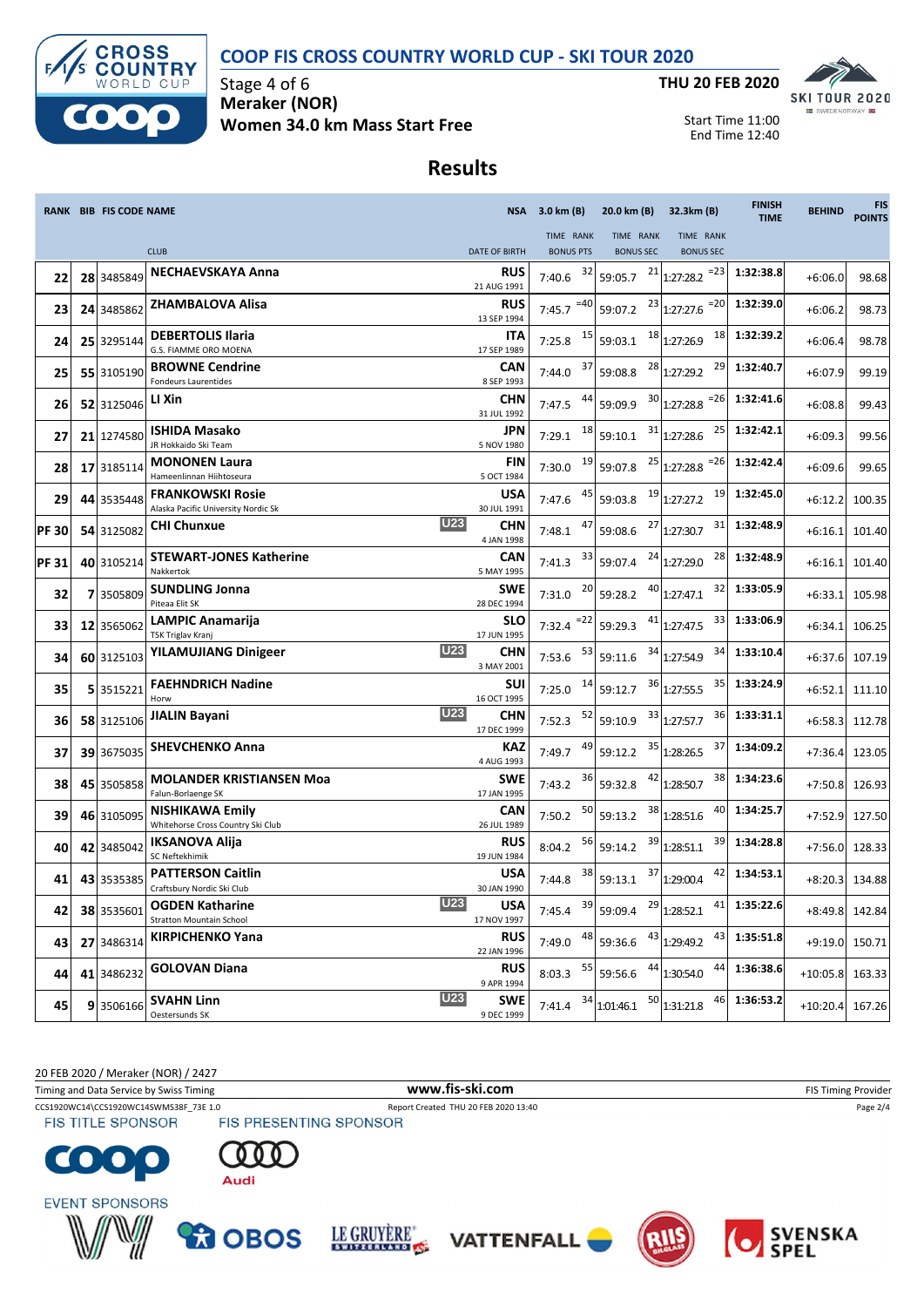## **COOP FIS CROSS COUNTRY WORLD CUP - SKI TOUR 2020**



Stage 4 of 6 **Meraker (NOR) Women 34.0 km Mass Start Free**



Start Time 11:00 End Time 12:40

# **Results**

|              | <b>RANK BIB FIS CODE NAME</b> |                                                               |                           | NSA 3.0 km (B)                |    | 20.0 km (B)                                | 32.3km (B)                    | <b>FINISH</b><br><b>TIME</b> | <b>BEHIND</b>     | <b>FIS</b><br><b>POINTS</b> |
|--------------|-------------------------------|---------------------------------------------------------------|---------------------------|-------------------------------|----|--------------------------------------------|-------------------------------|------------------------------|-------------------|-----------------------------|
|              |                               | <b>CLUB</b>                                                   | <b>DATE OF BIRTH</b>      | TIME RANK<br><b>BONUS PTS</b> |    | TIME RANK<br><b>BONUS SEC</b>              | TIME RANK<br><b>BONUS SEC</b> |                              |                   |                             |
| 46           | 22 3505828                    | <b>DYVIK Anna</b><br><b>IFK Mora SK</b>                       | <b>SWE</b><br>31 DEC 1994 | 7:39.6                        | 30 | 1:01:45.0                                  | $49$ 1:31:21.4<br>45          | 1:36:53.6                    | +10:20.8 167.37   |                             |
| 47           | 51 3515087                    | van der GRAAFF Laurien<br><b>TG Hutten</b>                    | <b>SUI</b><br>14 OCT 1987 | 7:46.9                        |    | $43$ 1:01:48.6                             | 49<br>54 1:31:22.9            | 1:36:53.8                    | $+10:21.0$ 167.42 |                             |
| 48           | 50 3535659                    | <b>SONNESYN Alayna</b><br><b>Stratton Mountain School</b>     | <b>USA</b><br>22 JUN 1996 |                               |    | 7:46.5 $^{42}$ 1:01:13.6 $^{45}$ 1:31:23.2 |                               | 50 1:36:55.8                 | +10:23.0 167.96   |                             |
| 49           | 56 3425365                    | <b>FALLA Maiken Caspersen</b><br>Gjerdrum IL                  | <b>NOR</b><br>13 AUG 1990 | 7:42.2                        |    | 35 1:01:43.3                               | 46 1:31:22.5<br>48            | 1:36:56.1                    | +10:23.3 168.04   |                             |
| 50           | 59 3675041                    | <b>SHURYGA Angelina</b>                                       | <b>KAZ</b><br>5 NOV 1996  | 8:02.3                        |    | <sup>54</sup> 1:01:43.9                    | 47<br>$47$ 1:31:22.3          | 1:36:57.0                    | +10:24.2 168.29   |                             |
| 51           | 48 3675036                    | <b>MANDRIKA Olga</b>                                          | <b>KAZ</b><br>17 JUN 1993 | 8:06.1                        |    | 57 1:01:47.5                               | 52 1:31:23.9                  | 51 1:37:00.0                 | $+10:27.2$        | 169.10                      |
| <b>PF 52</b> | 14 3295193                    | <b>LAURENT Greta</b><br><b>GRUPPO SCIATORI FIAMME GIALLE</b>  | <b>ITA</b><br>3 MAY 1992  | 7:47.9                        |    | 46 1:01:46.7                               | $51$ 1:31:24.5<br>52          | 1:37:01.7                    | +10:28.9 169.55   |                             |
| <b>PF 53</b> | 35 3295157                    | <b>SCARDONI Lucia</b><br><b>GRUPPO SCIATORI FIAMME GIALLE</b> | <b>ITA</b><br>22 MAR 1991 | 7:51.0                        |    | 51 1:01:47.6                               | 53 1:31:24.9                  | 53 1:37:01.8                 | +10:29.0 169.58   |                             |
| 54           | 33 3195205                    | <b>BENTZ Coralie</b><br><b>C.S ARGENTIERE</b>                 | <b>FRA</b><br>21 MAY 1996 |                               |    | 7:38.8 $^{28}$ 1:01:44.1                   | 48 1:31:33.8                  | 54 1:37:19.9                 | $+10:47.1$ 174.46 |                             |
| 55           | 34 3425381                    | <b>SVENDSEN Anna</b><br>Tromsoe Skiklubb langrenn             | <b>NOR</b><br>25 MAR 1990 | 7:40.5                        |    | $31$ 1:01:49.5                             | 55 1:32:15.9<br>55            | 1:38:22.7                    | +11:49.9 191.39   |                             |
| 56           | 49 3535304                    | <b>CALDWELL Sophie</b><br><b>Stratton Mountain School</b>     | <b>USA</b><br>22 MAR 1990 |                               |    | 7:45.7 $^{-40}$ 1:03:28.0                  | 56 1:33:08.0                  | 56 1:39:00.1                 | $+12:27.3$        | 201.48                      |
| 57           | 53 3675049                    | <b>BYKOVA Irina</b>                                           | <b>KAZ</b><br>6 JUL 1993  |                               |    | $8:07.8$ <sup>58</sup> 1:03:29.4           | $\frac{57}{1:33:51.4}$        | 57 1:39:42.4                 | +13:09.6 212.88   |                             |

### **Did not Finished**

**SWE SETTLIN Evelina**<br>
Hudiksvalls If 5 JUN 1992 5 JUN 1992 5 Hudiksvalls If

| Did not Start |                                     |                          |
|---------------|-------------------------------------|--------------------------|
|               | 11 3185168 NISKANEN Kerttu          | <b>FIN</b>               |
|               | Vieremaen Koitto                    | 13 JUN 1988              |
|               | 30 3535602 SWIRBUL Hailey           | <b>U23</b><br><b>USA</b> |
|               | Alaska Pacific University Nordic Sk | 10 JUL 1998              |

| <b>WEATHER</b> | <b>SNOW CONDITION</b> | <b>TEMPERATURES</b> |                  |                | <b>COMPETITORS / NSA</b> |                 |            |            |            |       |  |
|----------------|-----------------------|---------------------|------------------|----------------|--------------------------|-----------------|------------|------------|------------|-------|--|
|                |                       | <b>AIR</b>          | SNOW             | <b>ENTRIES</b> | <b>RANKED</b>            | <b>DNS</b>      | <b>DNF</b> | <b>DSQ</b> | <b>DQB</b> | LAP   |  |
| Mostly cloudy  | Packed                | 0.6° C              | $-1.7^{\circ}$ C | 60/14          | 57<br>14                 | $\cdots$<br>ر ے |            | 0 / 0      | 0/0        | 0 / 0 |  |

FIS Technical Delegate

**PEETS Robert (EST)**

Race Secretary

**SKJELSTADAS Line (NOR)**

20 FEB 2020 / Meraker (NOR) / 2427

| Timing and Data Service by Swiss Timing              |                               |                                | www.fis-ski.com                      | <b>FIS Timing Provider</b> |                |  |
|------------------------------------------------------|-------------------------------|--------------------------------|--------------------------------------|----------------------------|----------------|--|
| CCS1920WC14\CCS1920WC14SWMS38F 73E 1.0               |                               |                                | Report Created THU 20 FEB 2020 13:40 |                            | Page 3/4       |  |
| <b>FIS TITLE SPONSOR</b>                             | <b>FIS PRESENTING SPONSOR</b> |                                |                                      |                            |                |  |
| 6000                                                 | Audi                          |                                |                                      |                            |                |  |
| <b>EVENT SPONSORS</b><br>$\overline{\boldsymbol{u}}$ | <b>RA OBOS</b>                | LE GRUYERE"<br>SWITZERLAND LOG | <b>VATTENFALL</b>                    |                            | <b>SVENSKA</b> |  |